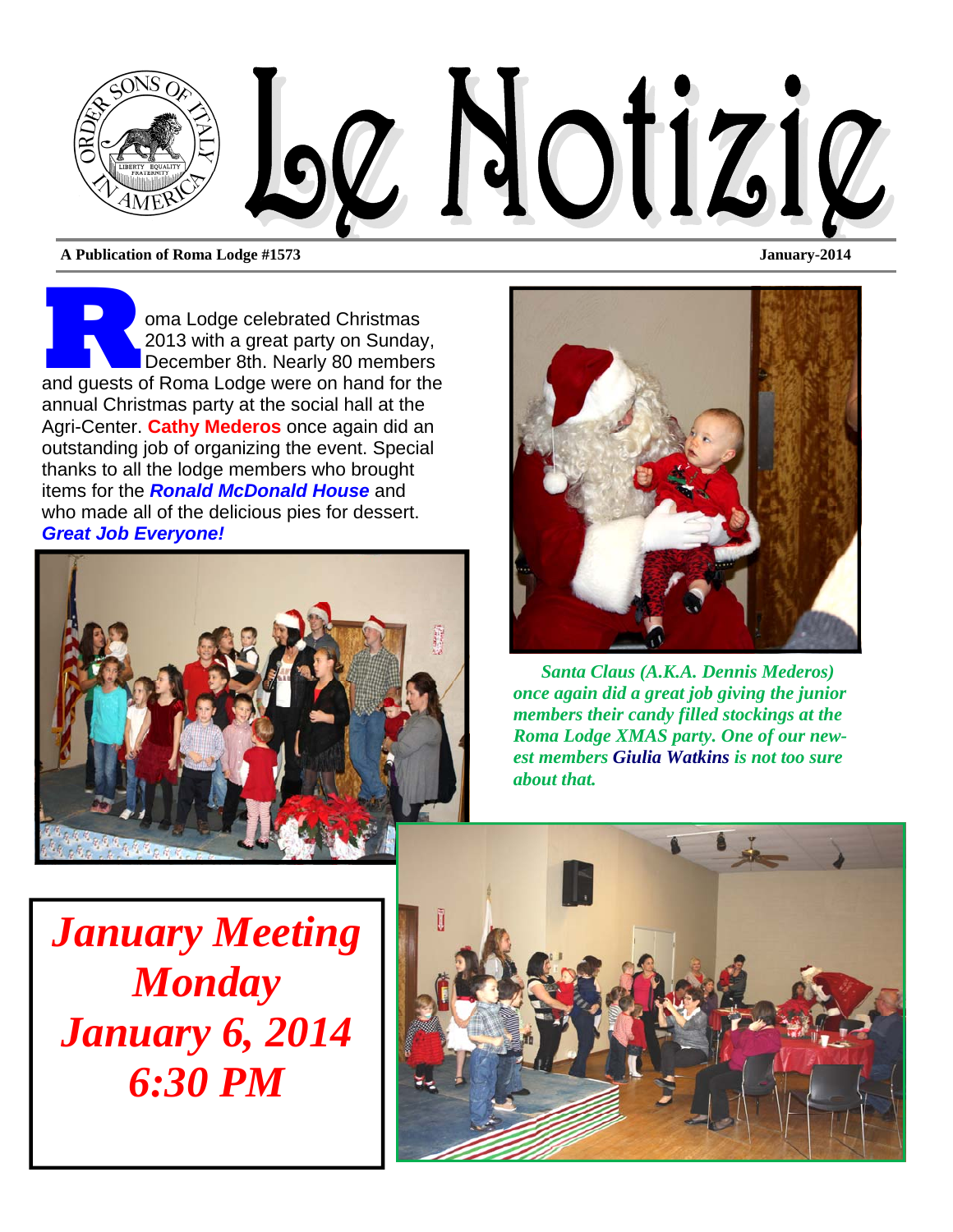# *Behind the Scenes!*

*Heralds Message* 

I f you were able to join other Roma<br>
Lodge members and guests at the<br>
2013 Christmas party you were treat-<br>
ed to some great food, fun entertainment and an Lodge members and guests at the 2013 Christmas party you were treatopportunity to spend a little time with Santa Claus. For those who arrived at 1 p.m., enjoyed a

great meal, helped yourself to some wonderful homemade desserts, had a child get to sit on Santa's lap and get a stocking full of candy or took a meal home, it was a great day. All of us should be thankful that the lodge carries on such a great tradition.



the members who helped put on such a great event for all of us to enjoy. First there is *Cathy Mederos*, our chair, who got back from a school board convention the night be-

fore the event. I'm sure there was a lot of scrambling on her part to get all the food on site for our cooks to prepare.

Next was *Charlie Pitigliano*, our resident farm show connection, who had to reserve the hall, arrive three hours early, help setup and move the tables and chairs

and wait until everyone was gone to lock the



place up. At my house three weeks before the event there was ribbon to order, bows to make, poinsettia's and utensils to wrap by our decorations chair *Kathy Briano*.

Long before that *Joann Beecher* had to order the candy

stockings, get the candy and stuff each bag so



that the kids would have a great time getting stockings from Santa while they sang jingle bells.

At every lodge function the most important thing is the food so we cannot forget about our devoted cooks. *Ken Curti, Ben Curti, Charlie Pitigliano, Michael DePaoli, Lena Briano, Nick* 

*Canata, David DePaoli, Nancy Pitigliano and Dominic Pitigliano* did an outstanding job in preparing the sweet potatoes,



ham, rigatonis, salad and green beans. The food was delicious and enjoyed by all.

Last, but certainly not least, was *Dennis Mederos* (A.K.A. Santa) who took time from watching his favorite 49er team playing one of the biggest games of the regular season to dress up, handout stockings and being the highlight of the day for all of the kids who attended. It takes a

special member to purchase their own suit and make the kids have their eyes wide open in such anticipation of the coming of Christmas.



Finally special thanks to all the members who took time to make such wonderful desserts that were enjoyed by everyone. There was a lot of time, efforts and love that went into each and every pie, cookie or other dessert enjoyed by everyone who attended.

In this time of holiday cheer and all the reasons for each of us to give thanks for our blessings, let us all give a special thanks to those members who step forward at each and every lodge activity who work *behind the scenes* to make it a success!

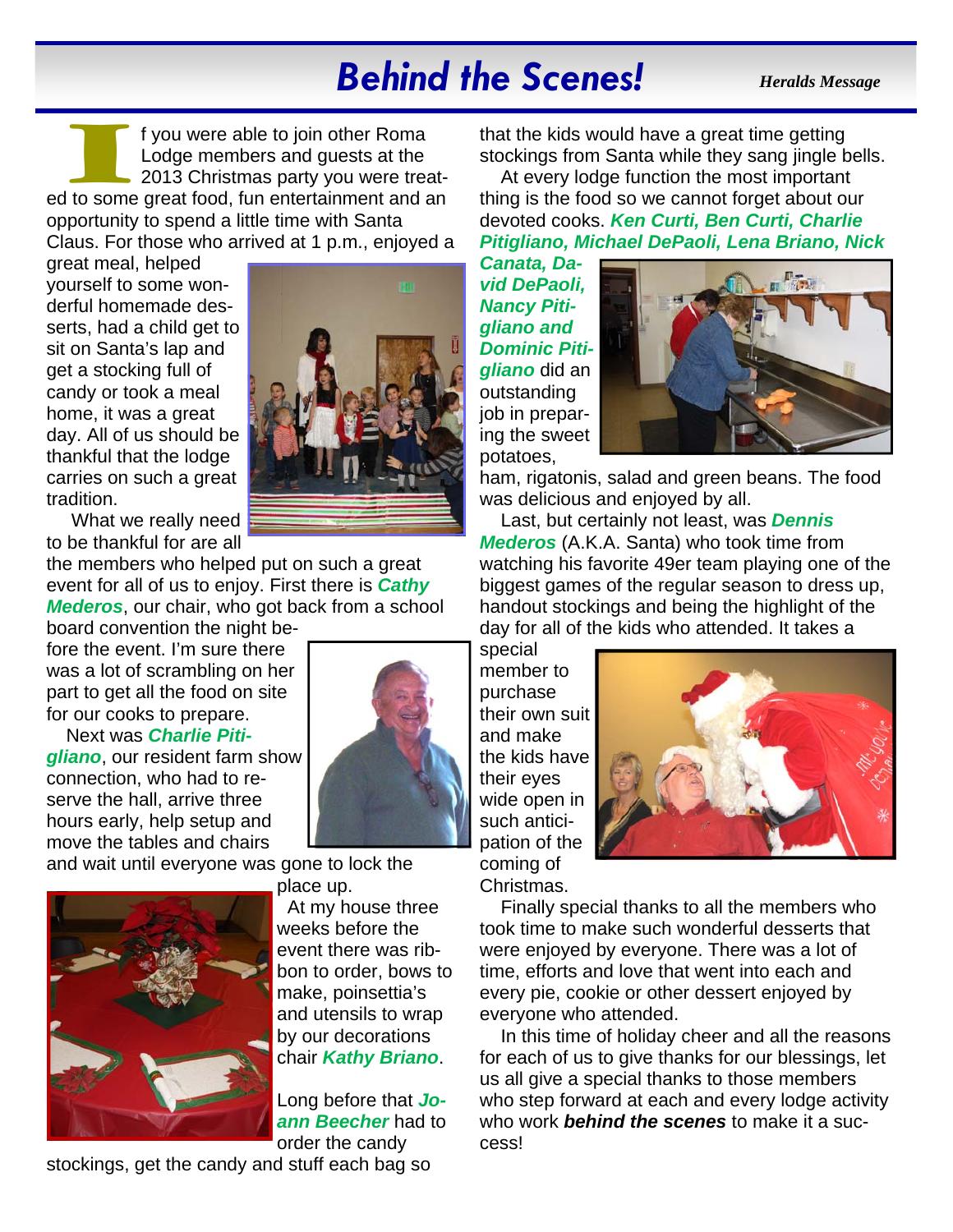## **Queen's Fundraiser Postponed!**

The takeout spaghetti fundraiser for Roma Lodge Queen, *Isabella Benedetti*, has been postponed. It has been discovered that another spaghetti dinner fundraiser is occurring across the street on the same day.

The lodge will decide at the January meet-



ing as to how best to proceed. Either select another date or provide some other type of fundraiser to support our queen candidate. Isabella has her Grand Lodge raffle tickets and is currently selling them for \$1 each. Each lodge, who has a queen for the state contest is expected to sell \$2,000 worth of tickets and all Roma Lodge members need to show their support of our queen by purchasing tickets at the upcoming meetings.

It is unfortunate that the lodge did not know about the other fundraiser but will do everything it can to support our lodge queen. Stay tuned for more news!

#### *Membership Dues*

*Your lodge dues were due on January 1, 2014. Regular member dues are \$65 per year. Associate members are \$45 and Social members are \$35 per year and juniors with benefits are \$6.36. Junior members who choose not to select the benefit option are free. College students up to the age of 26 are also free if they verify they are in college by sending a letter to the lodge. Mail your dues to Cathy Mederos, Roma Lodge, PO Box1337, Tulare, California 93275.* 

### *Members in the News!*

Long time Roma Lodge Member, *Ben Curti*, owner and operator of Curtimade Dairy, was recognized by the Environmental



Protection Agency as part of EPA's Pacific Southwest Region's 2013 environmental awards. The dairy was recognized for installing one of the largest dairy solar units in the U.S. The unit will be capable of reducing greenhouse gas emissions by 27,000 tons over the next 25 years.

Congratulations are also extended to Ben and member *Elisabeth Ferreira* who recently announced their engagement to be married.

# *Letters Home From A Fallen Hero!*

*Roma Lodge member and author Roger William Maraist never knew his father, Lt. Roger Jamison, or until recently, the remarkable story of his service* 



*as a B-25 pilot. Out of respect for the man that raised him, it seemed the natural course of things for Roger to take the surname of his stepfather, Air Force B-29 pilot, Lt. Col. James Maraist. Still, for the self-described "Air Force Brat", having lived on military bases around the globe, something was missing. Roger went on to get his education and establish himself in a career, retiring years later from the Southern California Edison Company as a Regional Manager in the San Joaquin Valley. Roger is an advocate for veteran's programs and is also the Editor of the 82nd Bomb Squadron Newsletter, devoted to veterans and families of the 12th Bomb Group "Earthquakers". Roger and his wife Barbara divide spare time between their children, 13 grandchildren, their vacation home at the coast and drives through the California wine country. You can purchase a copy of the book at Amazon by going to the following website: http://www.amazon.com/* 

Do a book search for:

*Letters Home From A Fallen Hero*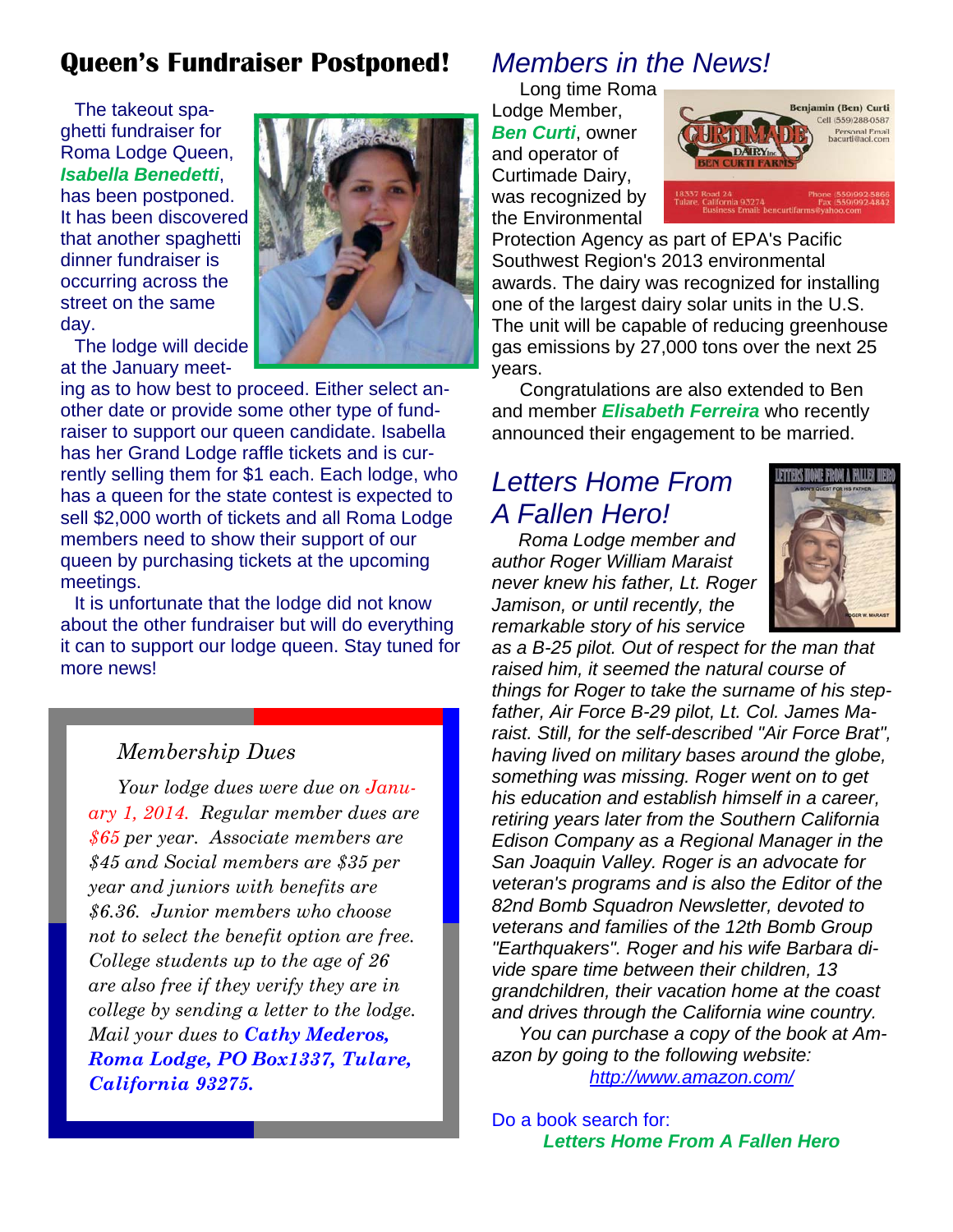

Roma Lodge PO Box 1337 Tulare, California 93275 *www.romalodge1573.org* 

#### **Dinner Menus**

**January-**Chairman's Choice **February**-Stew & Polenta **March**-Rigatoni **April**-Italian Sausage and Risotto **May**-Pizza **June**-Chairman's Choice **July**-No Meeting **August**-Hotdogs/Hamburgers **September**-Potluck **October-**Chairman's Choice **November**-Polenta and Stew **December**-Ham & Yams-XMAS Party

### *Your Roma Lodge Officers*

| President             | Nick Canata (661-978-9331)   |
|-----------------------|------------------------------|
| <b>Vice President</b> | David DePaoli (804-5443)     |
| Treasurer             | Karen Pedroncelli (732-1591) |
| Recording Sec.        | Tina Sparlin (685-8857)      |
| Financial Sec.        | Cathy Mederos (687-1112)     |
| Orator                | Gary Dutto (686-6201)        |
| Historian             | Carole Burner (686-8419)     |
| Guard                 | Ken Bertorelli (788-8496)    |
| Past President        | Ken Curti (288-2144)         |

### *Trustees*

| Danny Dutto        | $(686-1348)$ |
|--------------------|--------------|
| Mike Saltzman      | $(686-4340)$ |
| Matt Watkins       | $(635-1699)$ |
| Dominic Pitigliano | $(359-1907)$ |
| Michael DePaoli    | $(730-1168)$ |
|                    |              |

## *Mistress of Ceremony*

| Frances Della        | $(784 - 7653)$ |
|----------------------|----------------|
| <b>Shurene Curti</b> | $(740-0184)$   |

*January Meeting*  **Monday January 6, 2014 6:30 Social Hall** 



*Menu Chairman's Choice David and Giovanna DePaoli Refreshment Chairs*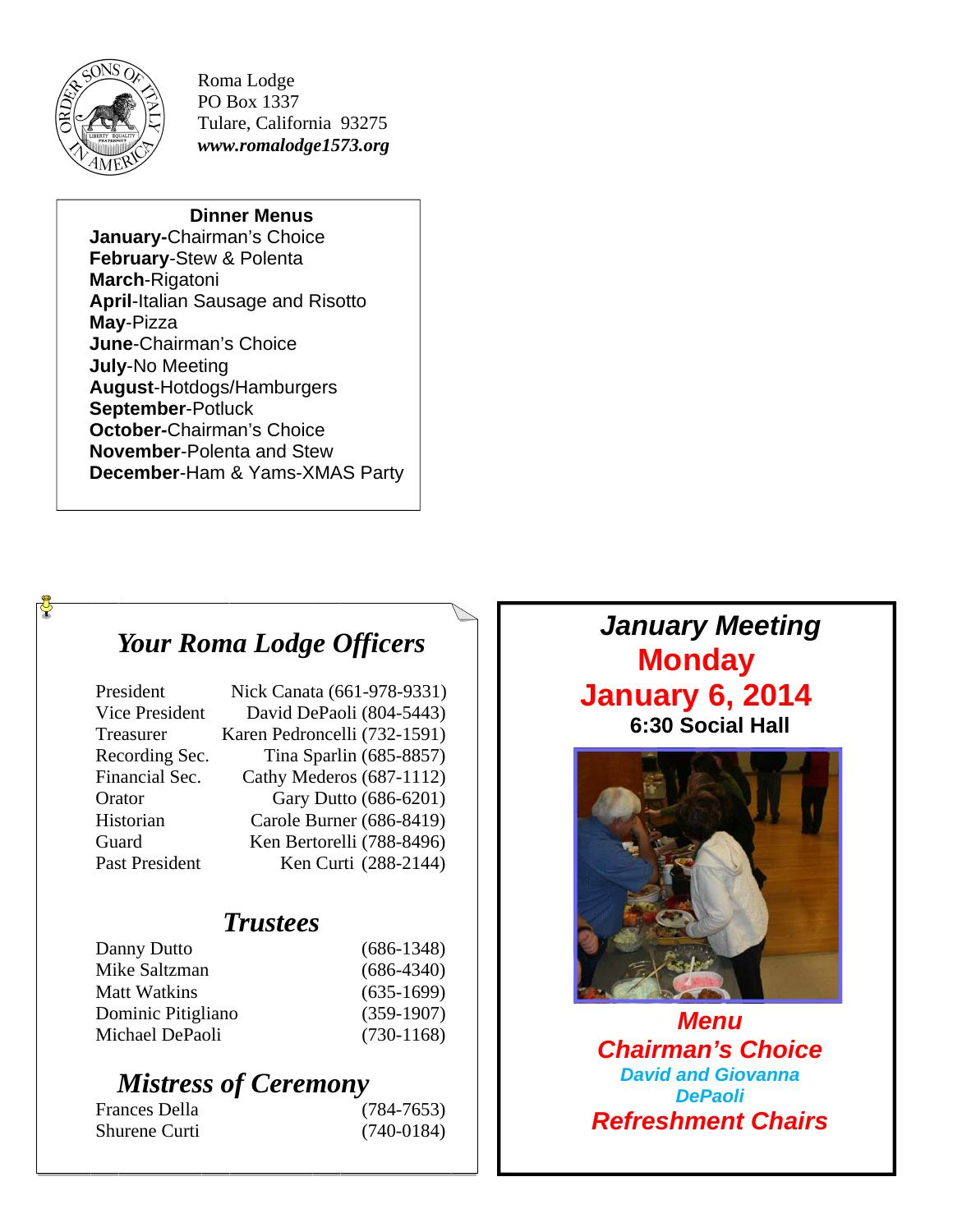# Roma Lodge #1573 *Meeting*

January 6, 2014

6:30 p.m. Place: Ag Center Social Hall, So. Laspina Rd. Bring Your Raffle Prizes

| January 2014                                            |                                                                              |                                                       |                                                     |                                                                                   |                                                          |                                         |  |  |
|---------------------------------------------------------|------------------------------------------------------------------------------|-------------------------------------------------------|-----------------------------------------------------|-----------------------------------------------------------------------------------|----------------------------------------------------------|-----------------------------------------|--|--|
| Sun                                                     | Mon                                                                          | Tue                                                   | Wed                                                 | Thu                                                                               | Fri                                                      | Sat                                     |  |  |
|                                                         |                                                                              |                                                       | 1<br>James<br>Vener                                 | $\overline{2}$<br>David<br>DePaoli<br>Johnnie Kay<br>Costa                        | 3                                                        | $\overline{4}$                          |  |  |
| 5<br>Janis Curti<br>Mark Ashworth<br><b>Julie Clark</b> | 6<br>William<br>Fusco                                                        | $\overline{7}$<br>Kim<br>Yribarren                    | 8<br>Jacqueline<br>Curti<br>Albert<br><b>Briano</b> | 9<br>Jason Shaw<br>Kathryn Cleek<br><b>Emily Gray</b><br>Mary Louise<br>Yribarren | 10                                                       | 11<br>Kim Solari<br>Jeanette<br>Freitas |  |  |
| 12<br>Shurene<br>Curti                                  | 13<br>Mike Saltzman<br>Kathryn Gomes<br>Chloe Cushing<br>Richard<br>Atkinson | 14<br>Isabella<br><b>Benedetti</b><br>Aiden<br>Gentry | 15                                                  | 16                                                                                | 17<br>Catherine<br>Atkinson                              | 18<br><b>Brenda</b><br>Curti            |  |  |
| 19                                                      | 20                                                                           | 21                                                    | 22<br>Helen<br>Rasenti                              | 23                                                                                | 24<br>Jim Chavez<br><b>Ben Curti</b><br>Kari<br>Saltzman | 25<br>Linda Della<br>Randy<br>Parreira  |  |  |
| 26<br>Richard<br>Atkinson                               | 27<br>Sherry<br>Reinart                                                      | 28                                                    | 29<br>Vincent<br>Sola                               | 30<br>Anica<br>Gentry                                                             | 31<br>Dawn<br>Dutto<br>Katrina<br>Rainey                 |                                         |  |  |